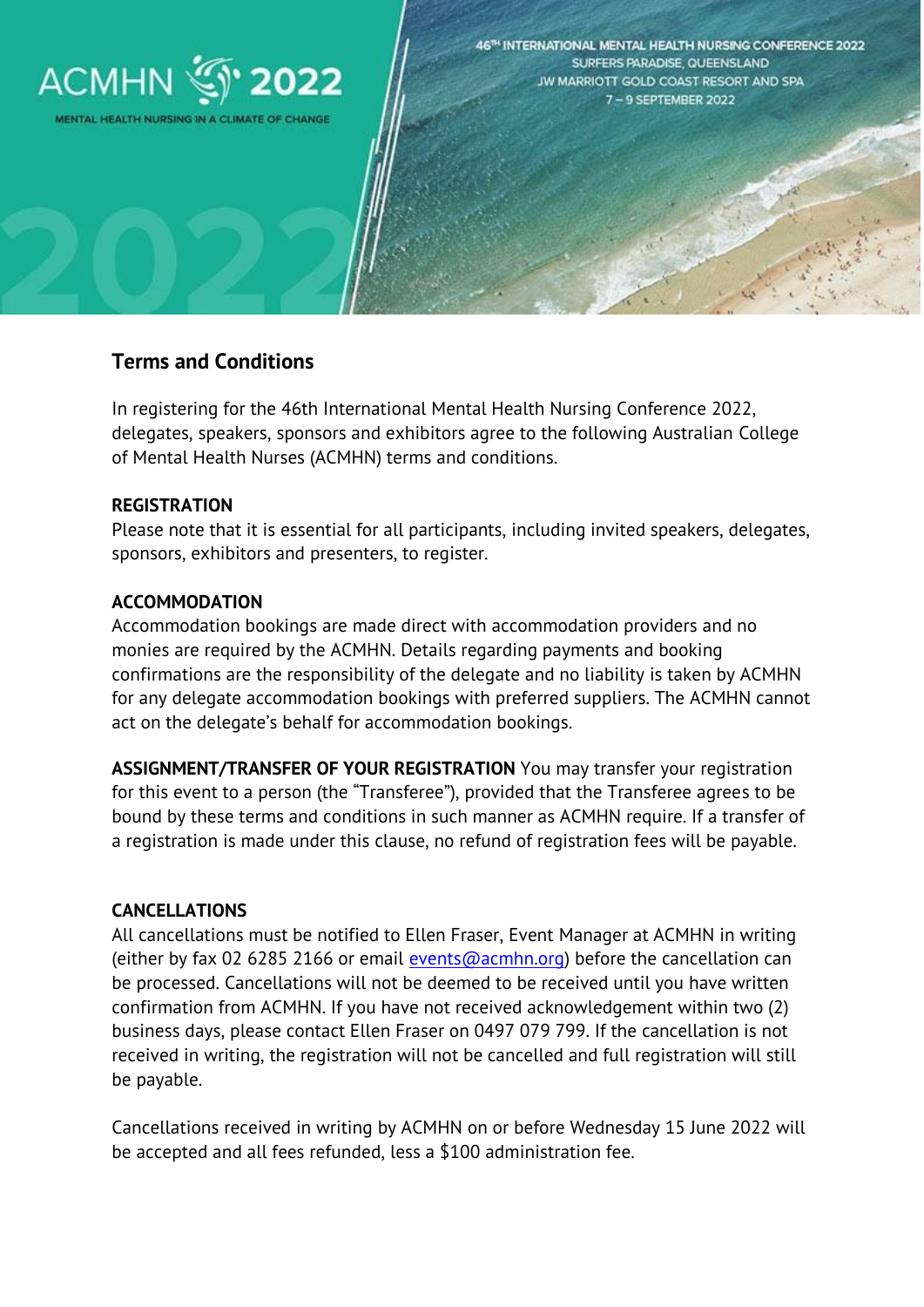

Cancellations received in writing by ACMHN after Wednesday 15 June 2022 but on or before Friday 15 July 2022 will be accepted and 50% of delegate fees refunded, which includes a \$100 administration fee.

Cancellations received after Friday 15 July 2022 are subject to 100% cancellation fee and will not be refunded. Please note non-payment does not constitute a cancellation. No tentative bookings will be accepted.

Cancellations of social functions will be subject to a 100% cancellation fee if received after Friday 15 July 2022.

ACMHN reserves the right to refuse attendance to any delegate/s that have not paid their delegate fees in full.

# **CANCELLATION OR POSTPONMENT OF THE EVENT BY ACMHN**

The ACMHN reserves the right to cancel or postpone the event at any time at its sole discretion and for any reason, including circumstances beyond its control.

Expenses for registration fees and arrangements made for travel and accommodation are at your sole risk. The ACMHN strongly recommend making accommodation and transport arrangements that permit variation or cancellation with appropriate refunds. We further recommend all attendees obtain insurance that will reimburse accommodation and transport costs in the event of cancellation.

If the event:

(i) Is cancelled:

- 1. reasonable endeavours will be made to notify with details of cancellation posted to this website. You are responsible for checking for such notifications/alerts prior to the event;
- 2. delegates incur as a consequence of such cancellation, including but not limited to registration fees, transportation or accommodation costs, and loss of enjoyment; and

(ii) is postponed or moved to a different venue: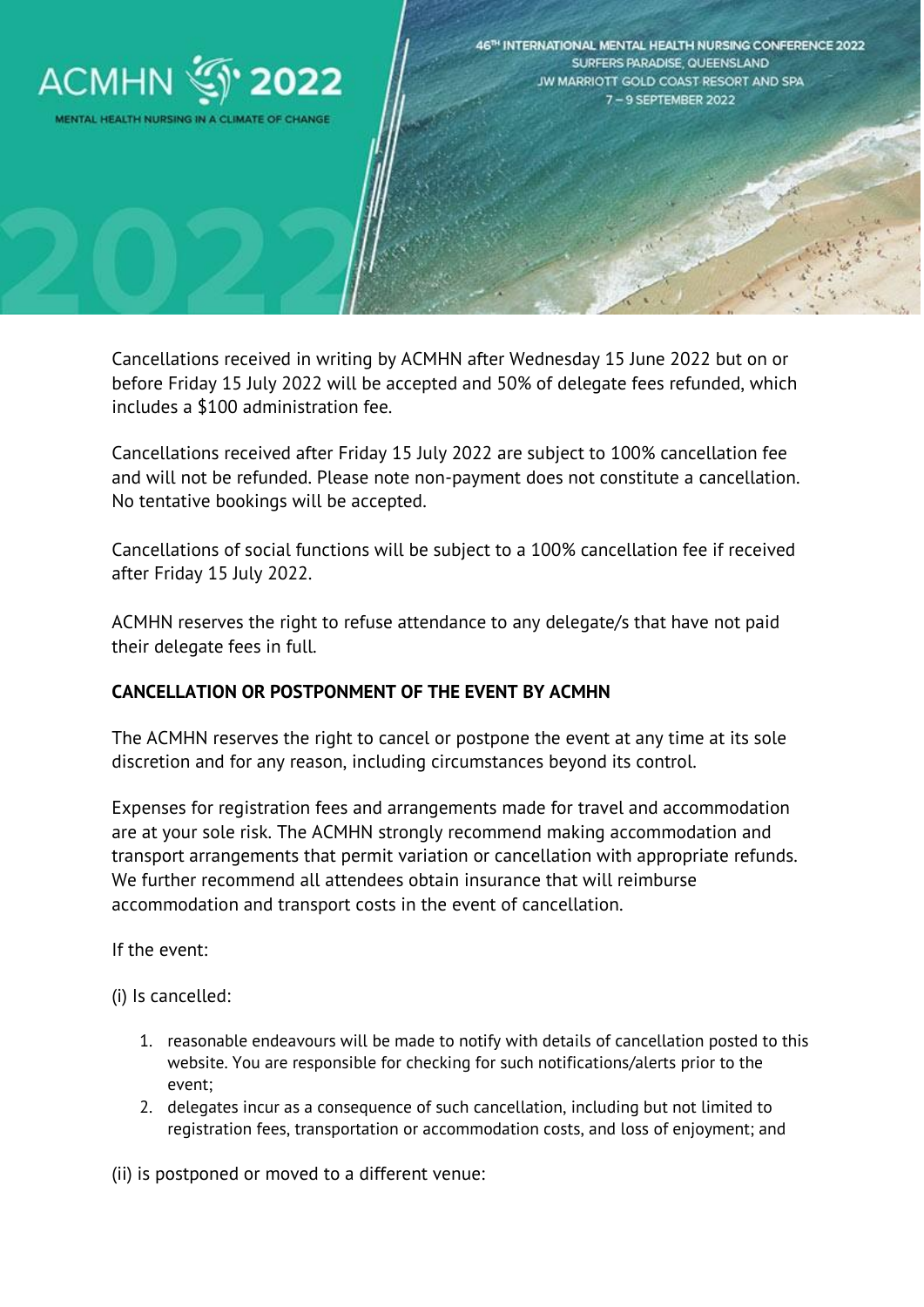

- 1. reasonable endeavours will be made to notify delegates and details of the postponement/venue will be posted to this website. You are responsible for checking for such notifications/alerts prior to the event.
- 2. on receipt of a Variation Notice, at your option you may:

– notify ACMHN that you cannot, or do not wish to, attend the event as varied, in which case, you incur loss of monies including but not limited to registration fees, transportation or accommodation costs, and loss of enjoyment; or

– notify ACMHN you wish to attend the event at its new (postponed) date(s) and/or venue, in which case, the monies paid by you will be retained and transferred to this event

and

(iii) The parties agree that the sole rights and consequences of cancellation and variation are set out in this agreement. The Frustrated Contracts Act 1978 (NSW) and other legislation concerning frustration of contract, do not apply to this agreement.

### **CONCESSION**

Concession registration is only available to full-time students, consumers, carers and retirees. You will need to supply supporting documentation in order to receive the concession rate. The Conference Committee has used the Human Development Index to determine the categories of lower-middle income countries.

The ACMHN has the right to refuse any request, at its own discretion.

### **COVID-19 SAFETY:**

(a) You must not attend the event if:

(i) You have been diagnosed as having COVID-19, are feeling unwell with symptoms that may indicate infection with COVID-19, such as fever, cough, shortness of breath, sore throat or unusual levels of fatigue;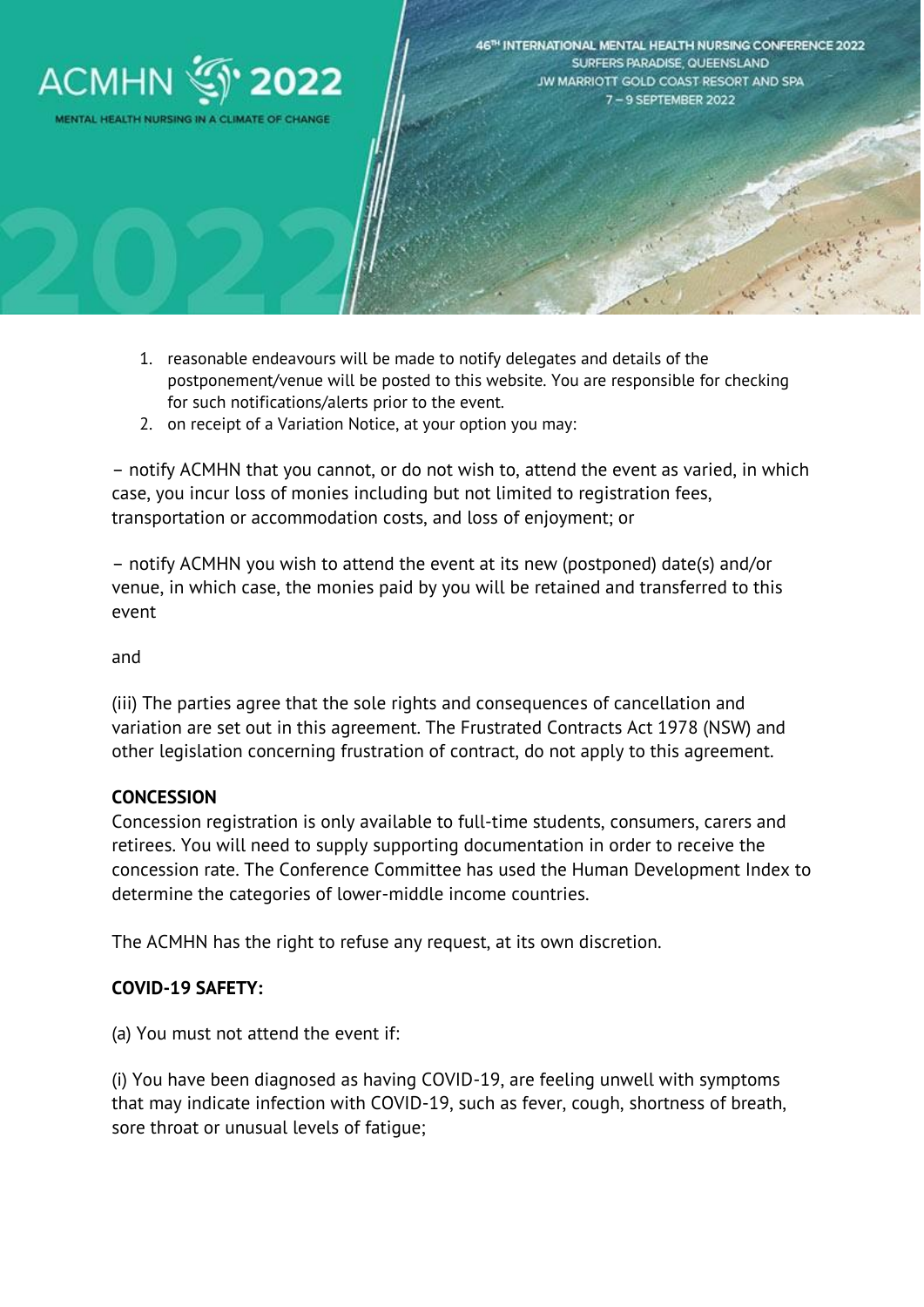

(ii) You have been in contact, in the 14-day period before the event, with any person that has tested positive to COVID-19 or has displayed symptoms that may indicate infection with COVID-19, such as fever, cough, shortness of breath, sore throat or unusual levels of fatigue; or

(iii) You have travelled, in the 14-day period before the event, to Australia from overseas, to the place of the venue from a COVID-19 declared hotspot, or from a state or territory whose borders have been closed or restricted due to COVID-19.

(b) At entry to and while attending the event, you must:

(i) comply with all applicable laws and health directives concerning COVID-19;

(ii) comply with and submit to contact tracing protocols and procedures for COVID-19 safety, including but not limited to, as ACMHN may require at our option, registering with a QR Code on entry, or demonstrating that you have down-loaded, to a personal mobile device, the COVID-Safe app, and if requested, you must submit to temperature testing;

(iii) Where possible and requested practice physical distancing by remaining at least 1.5 meters from persons not known to you;

(iv) Wash your hands regularly and use hand-sanitiser made available at the Event; and

(v) If you experience any symptoms that may indicate infection with COVID-19, such as fever, cough, shortness of breath, sore throat or unusual levels of fatigue, you must immediately report to event staff and follow all reasonable directions given by event staff or health professionals present. If requested to leave the venue, you must comply with that request.

(c) If, after the event, you are diagnosed with COVID-19 and your medical practitioner considers that you may have become infected within 14 days after leaving the event, you must advise your medical practitioner of your attendance at this event, permit your medical practitioner to notify health authorities and comply with all applicable laws,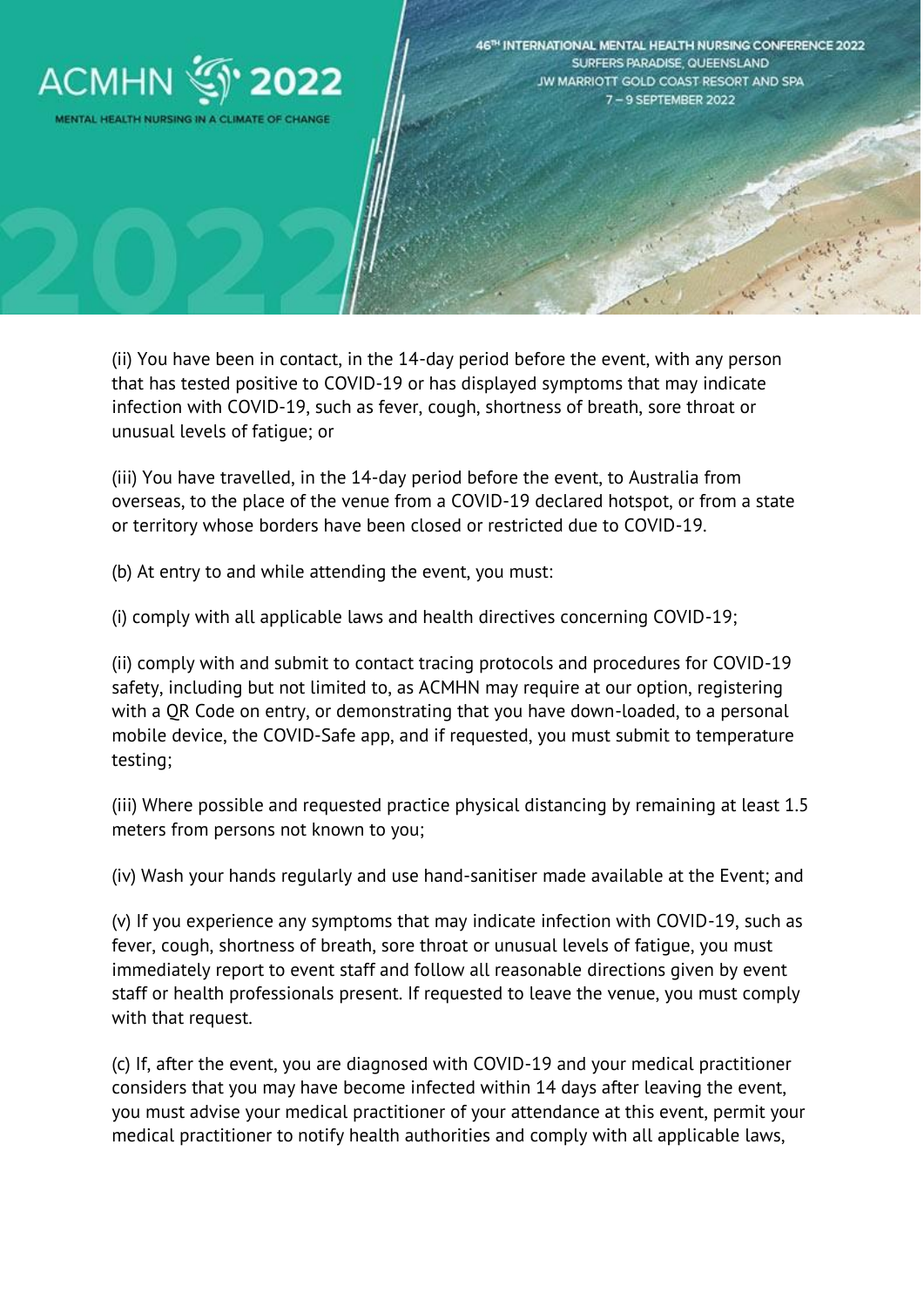

health orders or government recommendations for the purposes of preventing or reducing the spread of COVID-19.

### **DISCLAIMER**

At the time of registration, ACMHN provides the most recent information available, and the delegate and/or speaker accepts that the content and/or the delivery of the 46th International Mental Health Nursing Conference 2022 can change beyond the control of ACMHN. ACMHN will not take any responsibility for any errors, omissions and changes to the program or content of the 46th International Mental Health Nursing Conference 2022. The ACMHN reserves the right to make changes as it deems necessary without penalty, and in such situations no refunds, part refunds or alternative offers shall be made.

#### **EARLY BIRD REGISTRATION**

'Earlybird' discounts will be available until Monday 27 July 2022. Full payment must be received by Monday 27 July 2022 in order to receive the Earlybird discount. If full payment is not received by this date, you will be required to pay the Standard Registration fee. This also applies if your Employer is paying for your registration.

#### **EMERGENCY CONTACT**

ACMHN has the delegate's consent to contact their emergency contact if necessary.

#### **ENTIRE AGREEMENT**

Subject to any amendments specified in subsequent event order forms or terms and conditions, the 46th International Mental Health Nursing Conference 2022 order form and these terms and conditions constitute the entire agreement between the parties and supersede all prior discussions, negotiations and agreements in relation to the 46th International Mental Health Nursing Conference 2022.

### **EVENT SUBJECT TO CHANGE:**

While the ACMHN will make reasonable endeavours to stage the event as advertised, attendees agree that the following may occur without liability of any kind to: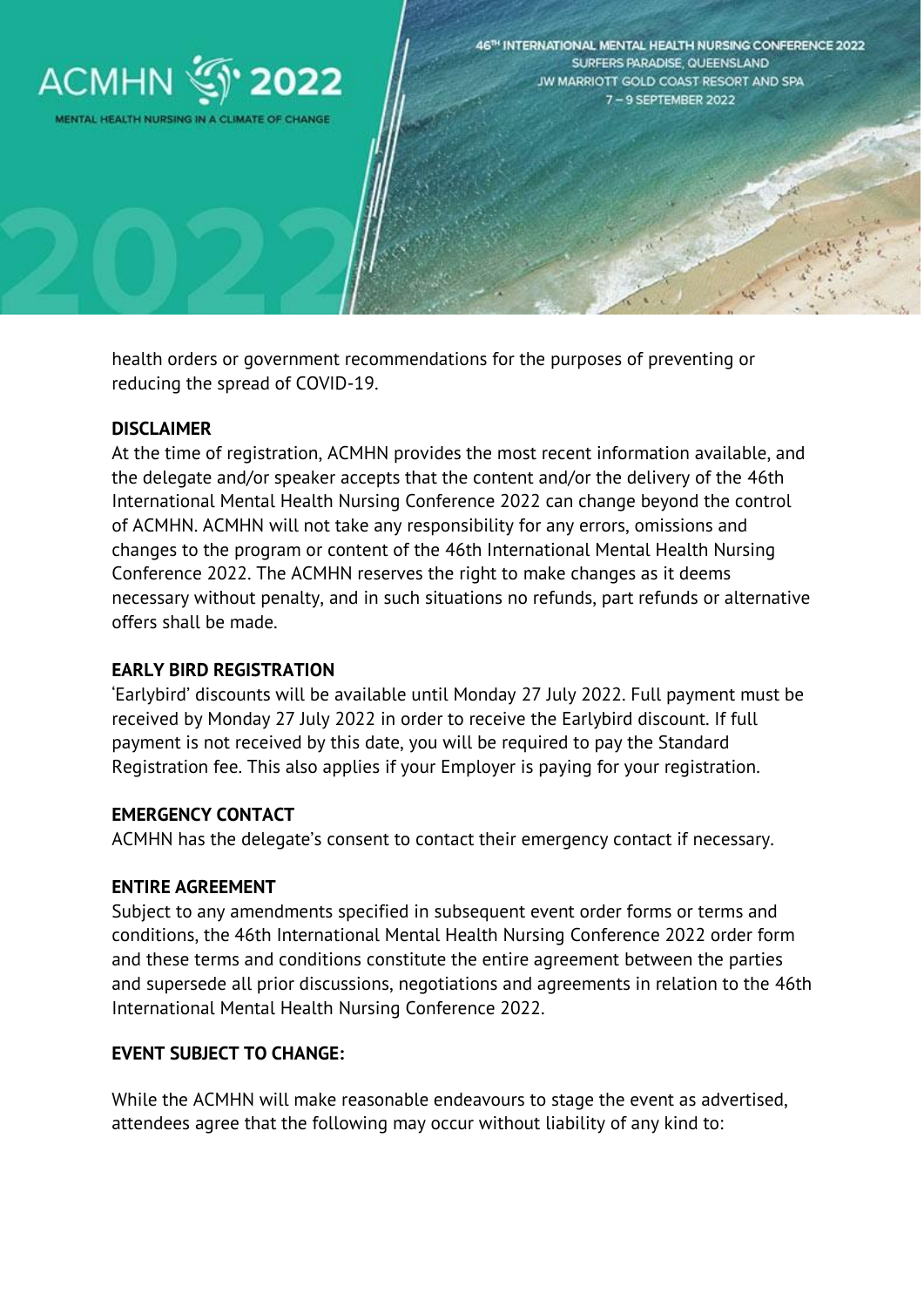

(a) Changes to the venue or the location of the Event or components of the Event within the venue;

(b) Changes to programme content, its order or session times;

(c) Changes to the speakers, entertainers and other presenters;

(d) Changes to the social programme and the venue(s) for dinners and other social events.

If any changes occur to the event as advertised, every effort will be made to arrange for an alternative. This will be subject to availability and the circumstances arising out of that change. Notice of any substantial and material changes will be made available on the event website. It is the responsibility of all registered delegates to check for such notifications and / or alerts prior to the event.

### **FEES AND PAYMENT**

Payment to attend the 46th International Mental Health Nursing Conference 2022 must be made in accordance with the following conditions, unless otherwise agreed with the ACMHN:

- Within 14 days of the tax invoice date;
- Prior to close of Earlybird, if you have registered as an 'Earlybird' delegate
- 10 business days prior to the Conference start date, whichever comes first.

The organisers reserve right, without notification, to cancel outstanding accounts any time after 30 days from date of tax invoice being sent.

If an employer is paying for your registration, it is your responsibility to ensure that payment is made in accordance with the timeframes above. If you register within 30 days of the event dates, full payment will be required in order to confirm your attendance. If payment is not received prior to the conference, access will be granted only after full payment is made via credit card only. 'Earlybird' discounts will be available until the close of Earlybird as advised by the conference organisers. Full payment must be received prior to the close of Earlybird registrations in order to